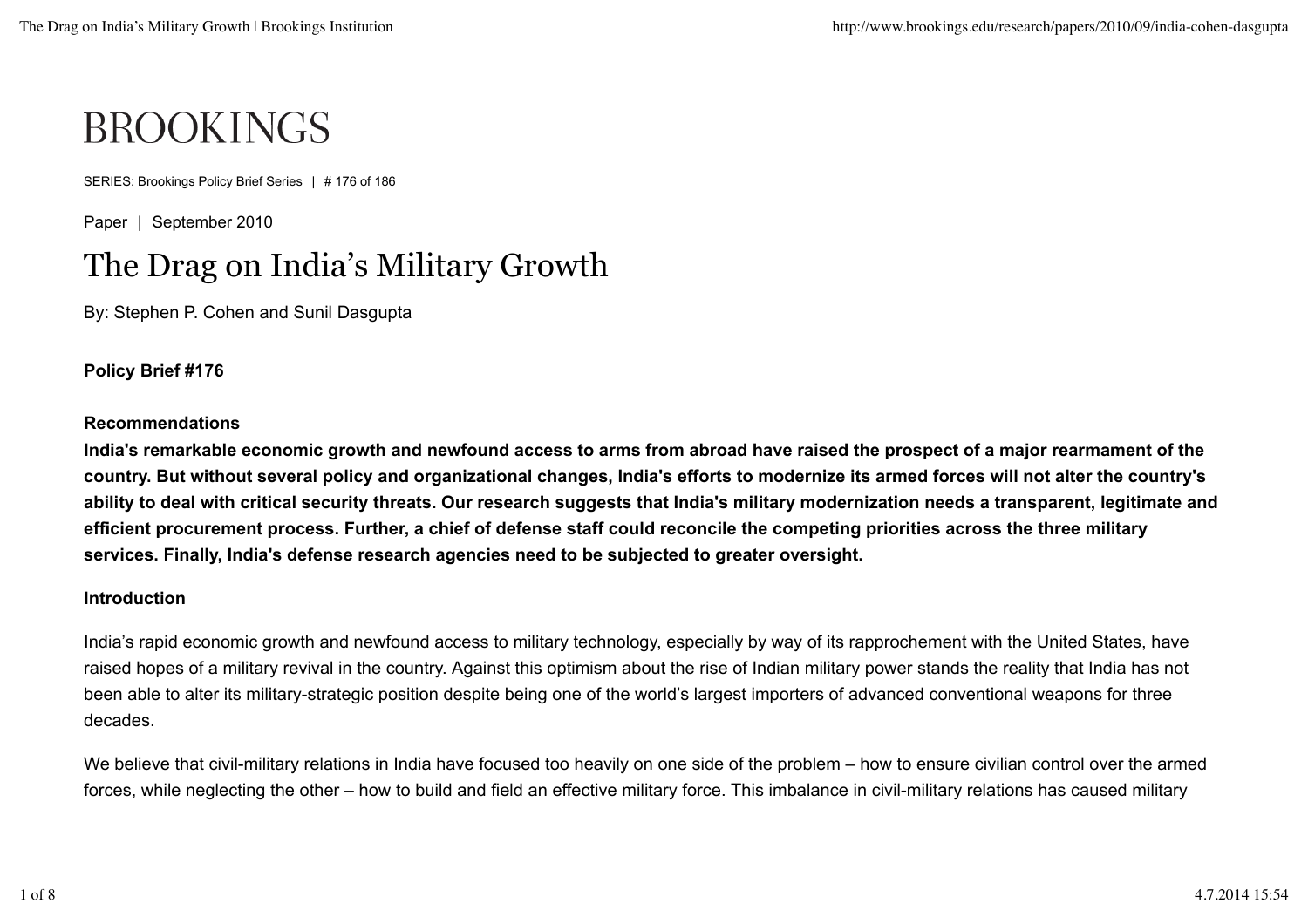modernization and reforms to suffer from a lack of political guidance, disunity of purpose and effort and material and intellectual corruption.

#### **The Effects of Strategic Restraint**

Sixty years after embarking on a rivalry with Pakistan, India has not been able to alter its strategic relationship with a country less than one-fifth its size. India's many counterinsurgencies have lasted twenty years on an average, double the worldwide average. Since the 1998 nuclear tests, reports of a growing missile gap with Pakistan have called into question the quality of India's nuclear deterrent. The high point of Indian military history – the liberation of Bangladesh in 1971– therefore, stands in sharp contrast to the persistent inability of the country to raise effective military forces.

No factor more accounts for the haphazard nature of Indian military modernization than the lack of political leadership on defense, stemming from the doctrine of strategic restraint. Key political leaders rejected the use of force as an instrument of politics in favor of a policy of strategic restraint that minimized the importance of the military.

The Government of India held to its strong anti-militarism despite the reality of conflict and war that followed independence. Much has been made of the downgrading of the service chiefs in the protocol rank, but of greater consequence was the elevation of military science and research as essential to the long-term defense of India over the armed forces themselves. Nehru invited British physicist P.M.S. Blackett to examine the relationship between science and defense. Blackett came back with a report that called for capping Indian defense spending at 2 percent of GDP and limited military modernization. He also recommended state funding and ownership of military research laboratories and established his protégé, Daulat Singh Kothari, as the head of the labs.

Indian defense spending decreased during the 1950s. Of the three services, the Indian Navy received greater attention with negotiations for the acquisition of India's first aircraft carrier. The Indian Air Force acquired World War II surplus Canberra transport. The Indian Army, the biggest service by a wide margin, went to Congo on a UN peacekeeping mission, but was neglected overall. India had its first defense procurement scandal when buying old jeeps and experienced its first civil-military crisis when an army chief threatened to resign protesting political interference in military matters. The decade culminated in the government's 'forward policy' against China, which Nehru foisted on an unprepared army, and led to the war of 1962 with China that ended in a humiliating Indian defeat.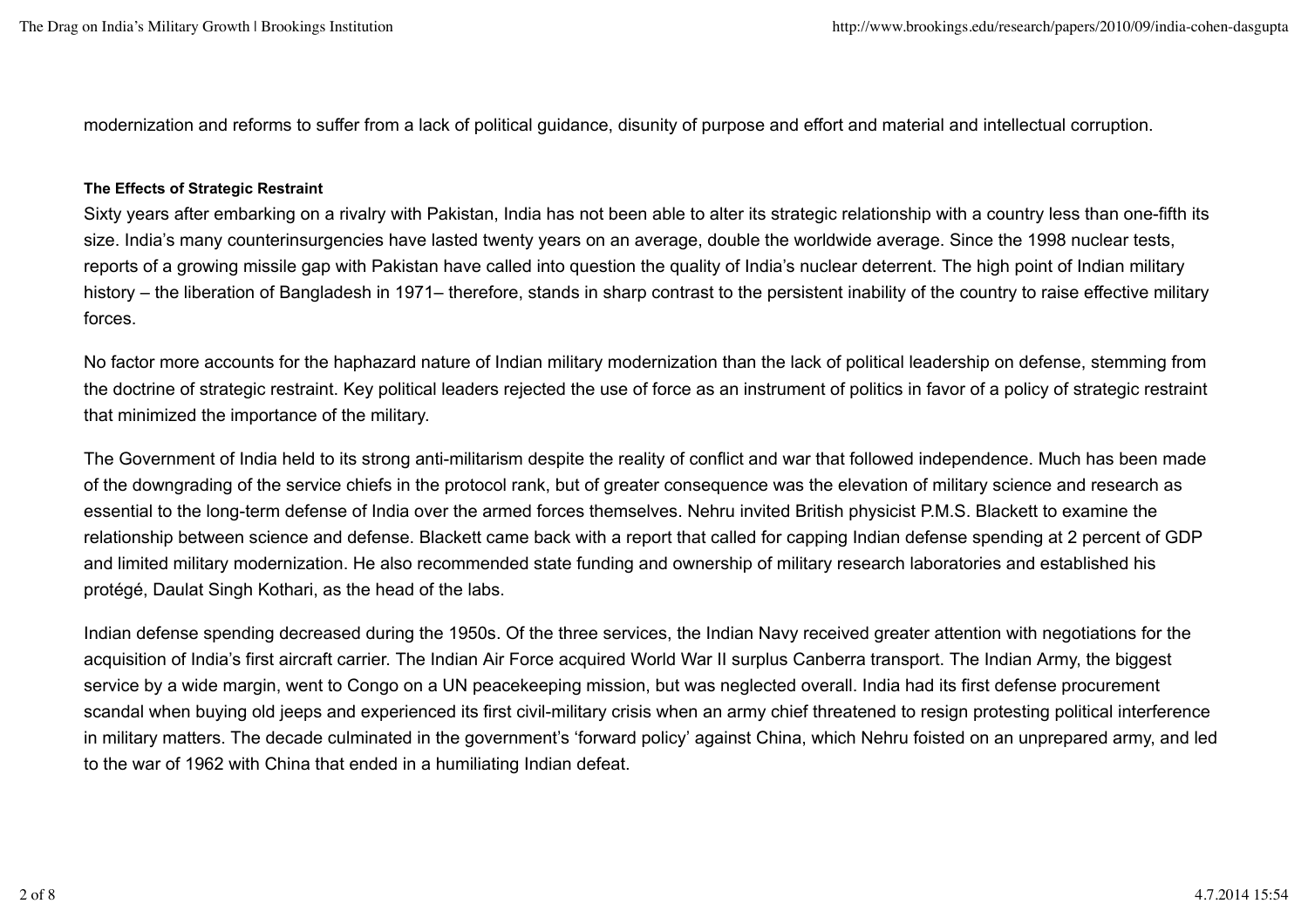The foremost lesson of 1962 was that India could not afford further military retrenchment. The Indian government launched a significant military expansion program that doubled the size of the army and raised a fighting air force. With the focus shifting North, the Indian Navy received less attention. A less recognized lesson of the war was that political interference in military matters ought to be limited. The military – and especially the army – asked for and received operational and institutional autonomy, a fact most visible in the wars of 1965 and 1971.

The problem, however, was that the political leadership did not suddenly become more comfortable with the military as an institution; they remained wary of the possibility of a coup d'etat and militarism more generally.

The Indian civil-military relations landscape has changed marginally since. In the eighties, there was a degree of political-military confluence in the Rajiv Gandhi government: Rajiv appointed a military buff, Arun Singh, as the minister of state for defense. At the same time, Krishnaswami Sundarji, an exceptional officer, became the army chief. Together they launched an ambitious program of military modernization in response to Pakistani rearmament and nuclearization. Pakistan's nuclearization allowed that country to escalate the subconventional conflict in Kashmir while stemming Indian ability to escalate to a general war, where it had superiority. India is yet to emerge from this stability-instability paradox.

We do not know why Rajiv Gandhi agreed to the specific kind of military modernization that occurred in the mid-eighties, but then stepped back from using this capacity in 1987 during the Brasstacks crisis. Sundarji later wrote in a veiled work of fiction and told his many friends that Brasstacks was the last chance India had to dominate a non-nuclear Pakistan.

The puzzle of Brasstacks stands in a line of similar decisions. In 1971, India did not push the advantage of its victory in the eastern theatre to the West. Instead, New Delhi, under *uberrealist* Prime Minister Indira Gandhi, signed on to an equivocal agreement at Simla that committed both sides to peaceful resolution of future disputes without any enforcement measures. India's decision to wait 24 years between its first nuclear test in 1974 and the second set of tests in 1998 is equally puzzling. Why did it not follow through after the 1974 test, and why did it test in 1998?

Underlying these puzzles is a remarkable preference for strategic restraint. Indian leaders simply have not seen the use of force as a useful instrument of politics. This foundation of ambivalence informs Indian defense policy, and consequently its military modernization and reform efforts.

To be sure, military restraint in a region as volatile as South Asia is wise and has helped persuade the great powers to accommodate India's rise, but it does not help military planning. Together with the separation of the armed forces from the government, divisions among the services and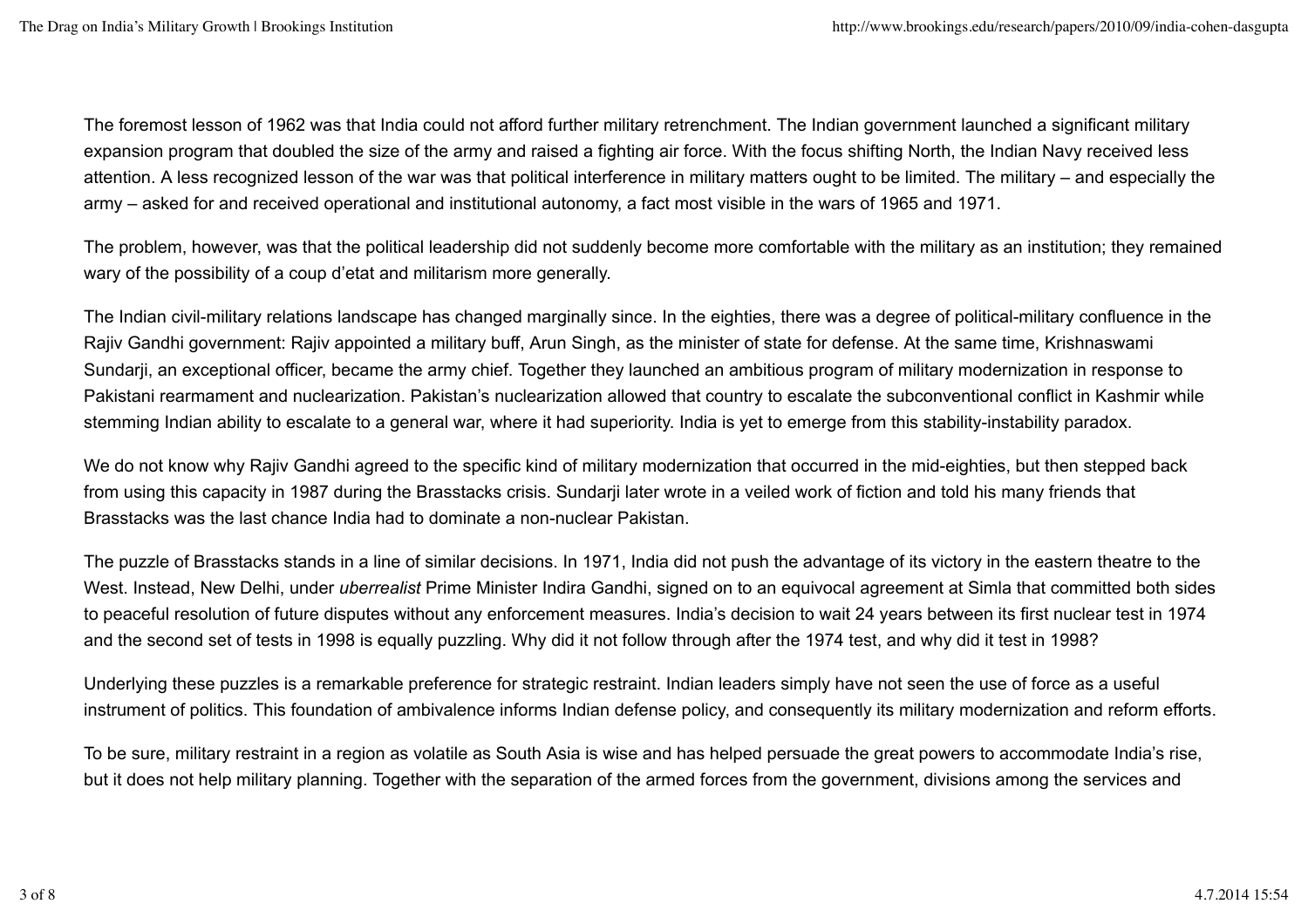between the services and other related agencies, and the inability of the military to seek formal support for policies it deems important, India's strategic restraint has served to deny political guidance to the efforts of the armed forces to modernize. As wise as strategic restraint may be, Pakistan, India's primary rival, hardly believes it to be true. Islamabad prepares as if India were an aggressive power and this has a real impact on India's security.

# **Imbalance in Civil-Military Relations**

What suffices for a military modernization plan is a wish list of weapon systems amounting to as much as \$100 billion from the three services and hollow announcements of coming breakthroughs from the Defense Research and Development Organization (DRDO), the premier agency for military research in India.

The process is illustrative. The armed forces propose to acquire certain weapon systems. The political leadership and the civilian bureaucracy, especially the Ministry of Finance, react to these requests, agreeing on some and rejecting others. A number of dysfunctions ensue.

First, the services see things differently and their plans are essentially uncoordinated. Coming off the experience of the Kargil war and Operation Parakram, the Indian Army seems to have arrived at a Cold Start doctrine, seeking to find some fighting space between subconventional conflict and nuclear exchange in the standoff with Pakistan. The doctrine may not be official policy, but it informs the army's wish list, where attack helicopters, tanks and long-range artillery stand out as marquee items. The Indian Air Force (IAF), meanwhile, is the primary instrument of the country's nuclear deterrent. The IAF's close second role is air superiority and air defense. Close air support, to which the IAF has belatedly agreed and which is essential to the army's Cold Start doctrine, is a distant fourth.

The Indian Navy wants to secure the country's sea-lanes of communications, protect its energy supplies and guard its trade routes. It wants further to be the vehicle of Indian naval diplomacy and sees a role in the anti-piracy efforts in the Malacca Straits and the Horn of Africa. What is less clear is how the Indian Navy might contribute in the event of a war with Pakistan. The navy would like simply to brush past the problem of Pakistan and reach for the grander projects. Accordingly, the Indian Navy's biggest procurement order is a retrofitted aircraft carrier from Russia.

India's three services have dramatically different views of what their role in India's security should be, and there is no political effort to ensure this coordination. Cold Start remains an iffy proposition. India's nuclear deterrent remains tethered to a single delivery system: fighter aircraft.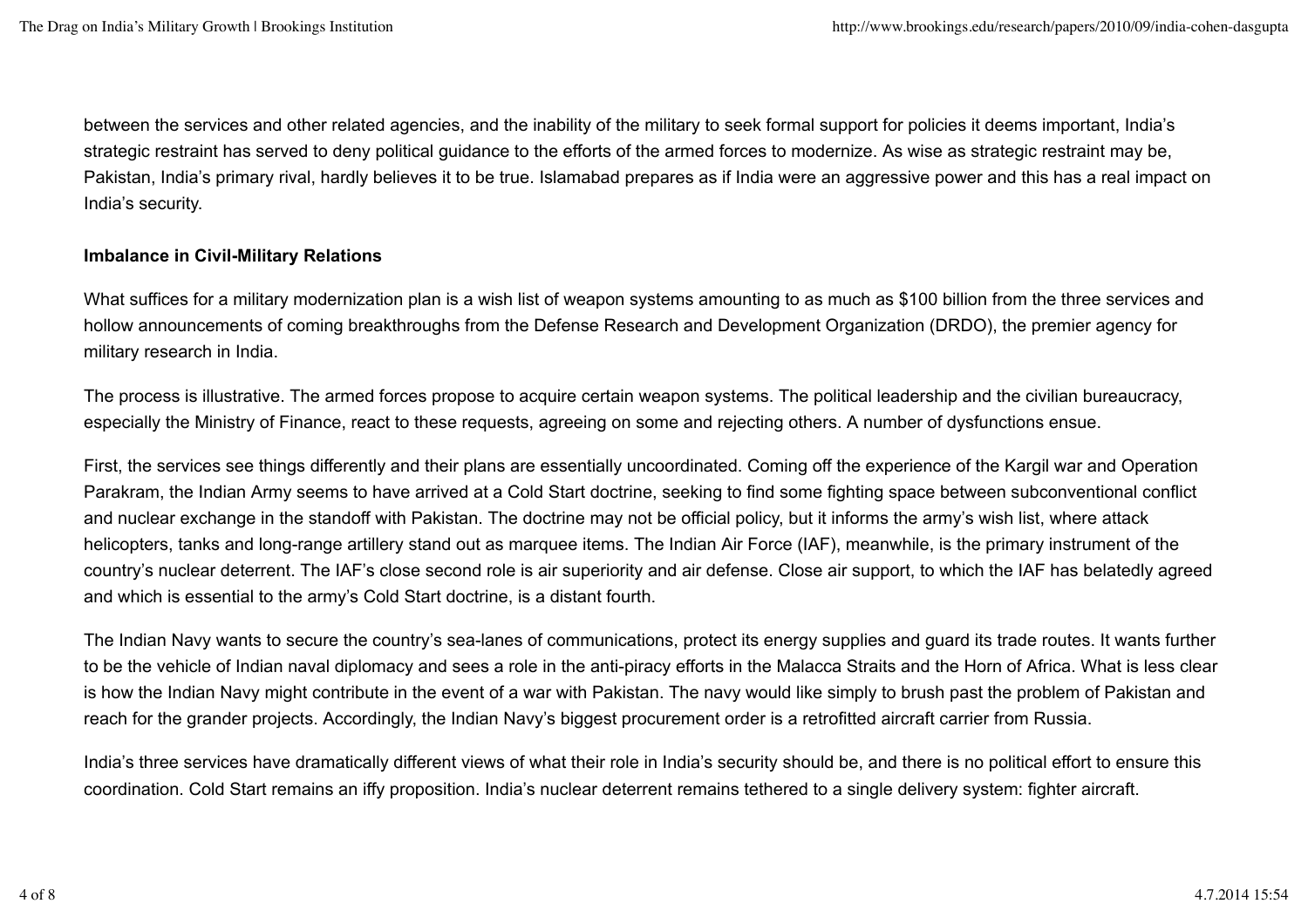Meanwhile, the Indian Army's energies are dissipated with counterinsurgency duties, which might increase manifold if the army is told to fight the rising leftist insurgency, the Naxalites. And all this at a time when the primary security threat to the country has been terrorism. After the Mumbai attacks, the Indian government and the people of India are said to have resolved to tackle the problem headlong, but today the government's minister in charge of internal security, Palaniappan Chidambaram, is more under siege himself than seizing the hidden enemy.

Second, despite repeated calls for and commissions into reforms in the higher defense structure, planning, intelligence, defense production and procurement, the Indian national security establishment remains fragmented and uncoordinated. The government and armed forces have succeeded in reforms primed by additions to the defense budget but failed to institute reforms that require changes in organization and priorities.

The Kargil Review Committee, and the Group of Ministers report that followed, for example, recommended a slew of reforms. The changes most readily implemented were those that created new commands, agencies and task forces, essentially linear expansion backed by new budgetary allocations. The changes least likely to occur were those required changes in the hierarchy.

The most common example of tough reform is the long-standing recommendation for a chief of defense staff. A military chief, as opposed to the service chiefs, could be a solution to the problem that causes the three services not to reconcile their priorities. However, political leaders have rejected the creation of the position of military commander-in-chief, mainly for fear of giving a military officer too much power. Instead of a chief of defense staff, the government has tried to install an integrated defense staff that is supposed to undertake reconciliation between the services, but which really is a toothless body with little influence.

Lastly, the Ministry of Defense has a finance section deputed by the Ministry of Finance. This section oversees all defense expenditures, even after they have been authorized. Once the cabinet has approved a spending item, what authority does the section have to turn down requests? However, the finance section raises questions of propriety, wisdom and policy that should under normal circumstances be under the purview of the defense minister.

# **No Legitimate Procurement Process**

Corruption in weapons procurement has been a political issue since the mid-1980s, when allegations of a series of paybacks in the purchase of Bofors artillery, HDW submarines and other items mobilized an opposition that removed Rajiv Gandhi from power in 1989. Since then, Indian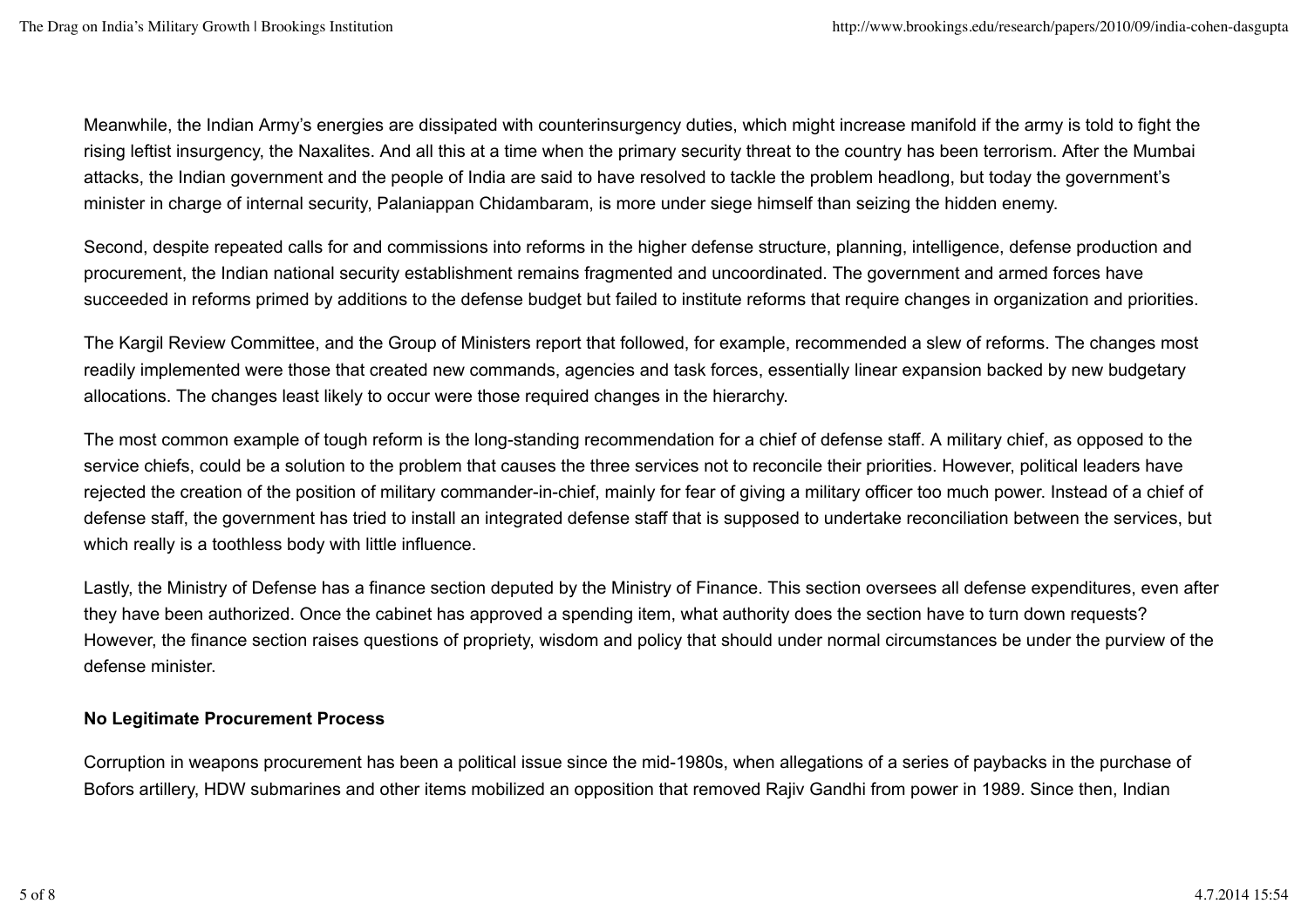political leaders have tried hard not to appear to be corrupt, going out of their way to slow down new purchases.

However, corruption is still a problem, as shown in the 2001 Tehelka expose of political leaders accepting bribes in return for defense contracts. Recently, Uday Bhaskar, the Indian Navy officer and defense analyst, wrote bitingly that for a number of years now the armed forces, which desperately need modernization, have been returning unspent funds to the treasury.

There is widespread recognition that corruption is morally venal and detrimental to the cause of Indian security. We believe, however, that the second- and third-order problems of corruption have unacknowledged impact on military modernization and capacity. The Defense Procurement Manual and Procedures on the Ministry of Defense's website are the first steps in the right direction, but the Indian government has generally failed to build a transparent and legitimate procurement process.

The deep roots of corruption extend to military research and development and to the heart of India's foreign relations. Since the mid-1970s, however, the DRDO embarked on a number of ambitious and well-funded projects to build a fighter aircraft, a tank, and missiles. All three projects floundered.

While the aircraft and tank projects have largely failed, the missile program is considered successful. The reputation of the success carried the director of the missile program, A.P.J. Abdul Kalam, to the presidency. Yet in 2010, no Indian missile in the arsenal of the armed forces has managed to alter the strategic equation with Pakistan or China. The Prithvi short-range missile is not useful because of its range and liquid fuel needs. The longer-range Agni models have gone through numerous tests without entering the army's arsenal. Other variations, such as Nag and Akash, have limited strategic purpose.

The virtual monopoly over military research in state-owned labs has meant that the abundant energies of the Indian private sector have remained outside the defense industry. Where in the United States, small and medium-sized defense contractors form the backbone of the research complex, India is far from thinking along those lines. Despite recent efforts to include the private sector through various schemes, there continues to be distrust of private industry in the Indian defense establishment. We believe it is easier for a private foreign supplier to win a contract with the Ministry of Defense than it is for a small private Indian company to do so.

For decades, the Indian government has accepted dishonest promises made by DRDO as the basis for providing billions of dollars of support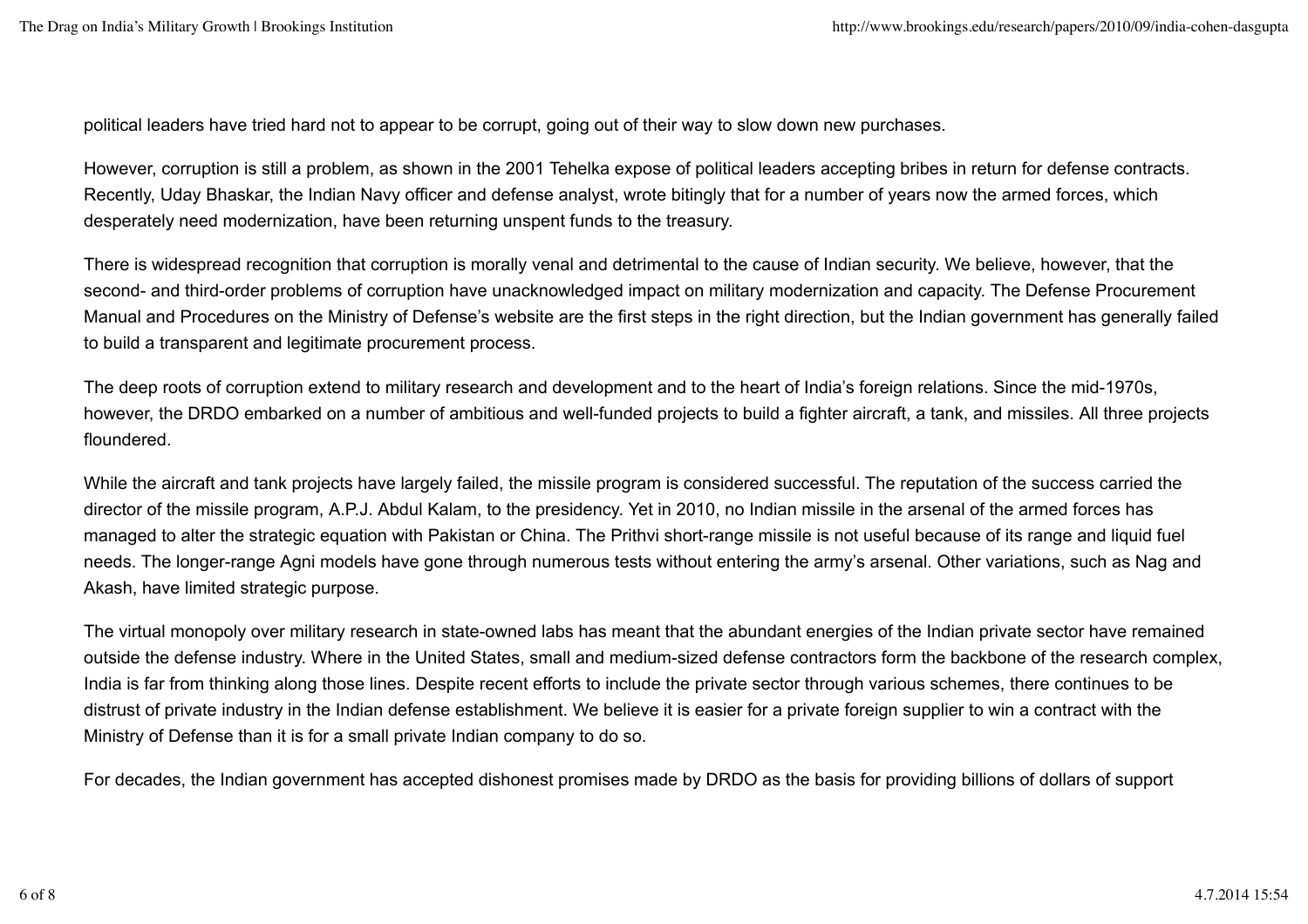because of the persisting ideology of autarky. The greatest success of military research in India comes not from the DRDO, but from the Atomic Energy Commission, which built the nuclear devices. But the government has been unwilling to subject DRDO to public accountability. Instead, the head of DRDO serves as the defense minister's scientific adviser. The two positions – of supplier and adviser – bring inherent conflict of interest, but this has not been an issue in India at all.

The second pattern of systemic corruption comes from the inability of the Indian defense system to wean itself from the supply of Soviet/Russian equipment. The reasons why India initially went to the Soviet Union for weapons are well-known. The United States chose Pakistan, India went to the Soviet Union. But that political decision was reinforced by ideas about the corruption-free nature of the state-owned Soviet defense industry and the profit-mindedness of western, and especially American, firms.

This characterization has always been untrue. Soviet/Russian suppliers have engaged in as much corruption as western firms, but because the Soviet Union was a closed system, the corruption – which was reported first in the press in the supplier countries – was never really reported in the Soviet Union. This tradition continues, though the Russian free press has been more critical of the country's defense deals. Indeed, those who served as Indian 'agents' for the Soviet firms have highlighted the better business practice of Russians, a laughable matter in light of India's recent travails with the retrofit and sale of the Russian aircraft carrier Admiral Gorshkov.

The tendency is reiterated in Indian preferences in dealing with the West as well. Western firms have always been seen as money-grubbing, an opinion that exists across the political spectrum and is prevalent in the civilian bureaucracy. New Delhi seems to prefer government-to-government foreign military sales, which are in turn causing some degree of protest from users who want longer-term maintenance arrangements with suppliers.

The political rapprochement between India and the United States has not yet filtered into the system for attitudes to change dramatically. India's growing military supply relationship with Israel is instructive. The most successful Israeli firm in the Indian market is Israel Aerospace Industries (IAI), a state-owned company. IAI was quick to adopt the Russian model of operation in India: offering the DRDO co-development opportunities to win contracts. In contrast, American firms are reluctant to work with, let alone transfer high-end technology to a state owned enterprise. They would prefer to set up a subsidiary in India, which could retain control of the technology.

India has been one of the biggest importers of advanced conventional weapons in the last thirty years, but this sustained rearmament has not